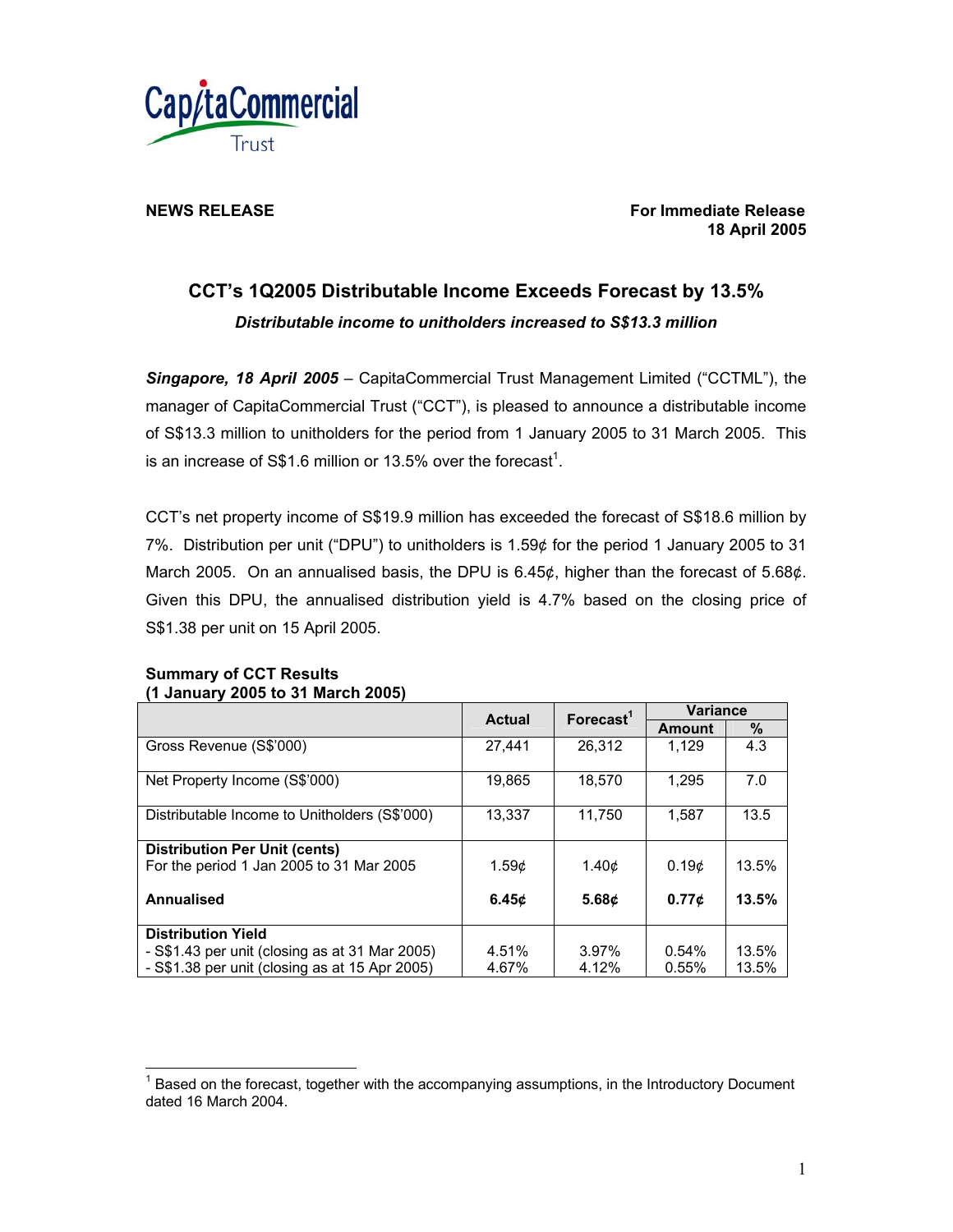Mr Sum Soon Lim, Chairman of CCTML, said, "CCT has exceeded DPU forecast once again and we are able to continue to deliver regular and sustainable distributions to unitholders. This is due not only to higher rental rates achieved on new and renewal leases against forecast but also due to better tenant retention, in view of the quality of our commercial properties. With a strong and proactive management team, and in an environment of an improving office rental market, we expect CCT to continue to perform well."

Mr Martin Tan, CEO of CCTML, said, "The Singapore office market has witnessed a good start to the year as prime office rents continue their upward trend during the first quarter of 2005. Market recovery has also become more broad-based compared to 2004 when it was limited to the prime office sub-market. Looking ahead, our office-focused portfolio will benefit from the recovering office sector market, especially for Grade A properties."

# **About CapitaCommercial Trust**

Listed on 11 May 2004, CCT is Singapore's first commercial property Reit. Its aim is to own and invest in real estate and real estate-related assets which are income producing and used, or predominantly used, for commercial purposes. CCT currently owns a S\$1.9 billion portfolio of seven prime properties in the Central Business District of Singapore. The properties are Capital Tower, 6 Battery Road, Starhub Centre, Robinson Point, Bugis Village, Golden Shoe Car Park and Market Street Car Park.

CCT is managed by an external manager, CCTML, which is an indirect wholly owned subsidiary of CapitaLand, one of the largest listed real estate companies in Asia.

Visit CCT's website at www.capitacommercial.com for more details.

# **Issued by CapitaCommercial Trust Management Limited**  (Company registration no. 200309059W)

### **For media enquiries, please contact:**

Julie Ong, DID: (65) 6823 3541; Email: julie.ong@capitaland.com.sg

**For analyst enquiries, please contact:**  Lee Eu Jin, DID: (65) 6826 5737; Email: lee.eujin@capitaland.com.sg